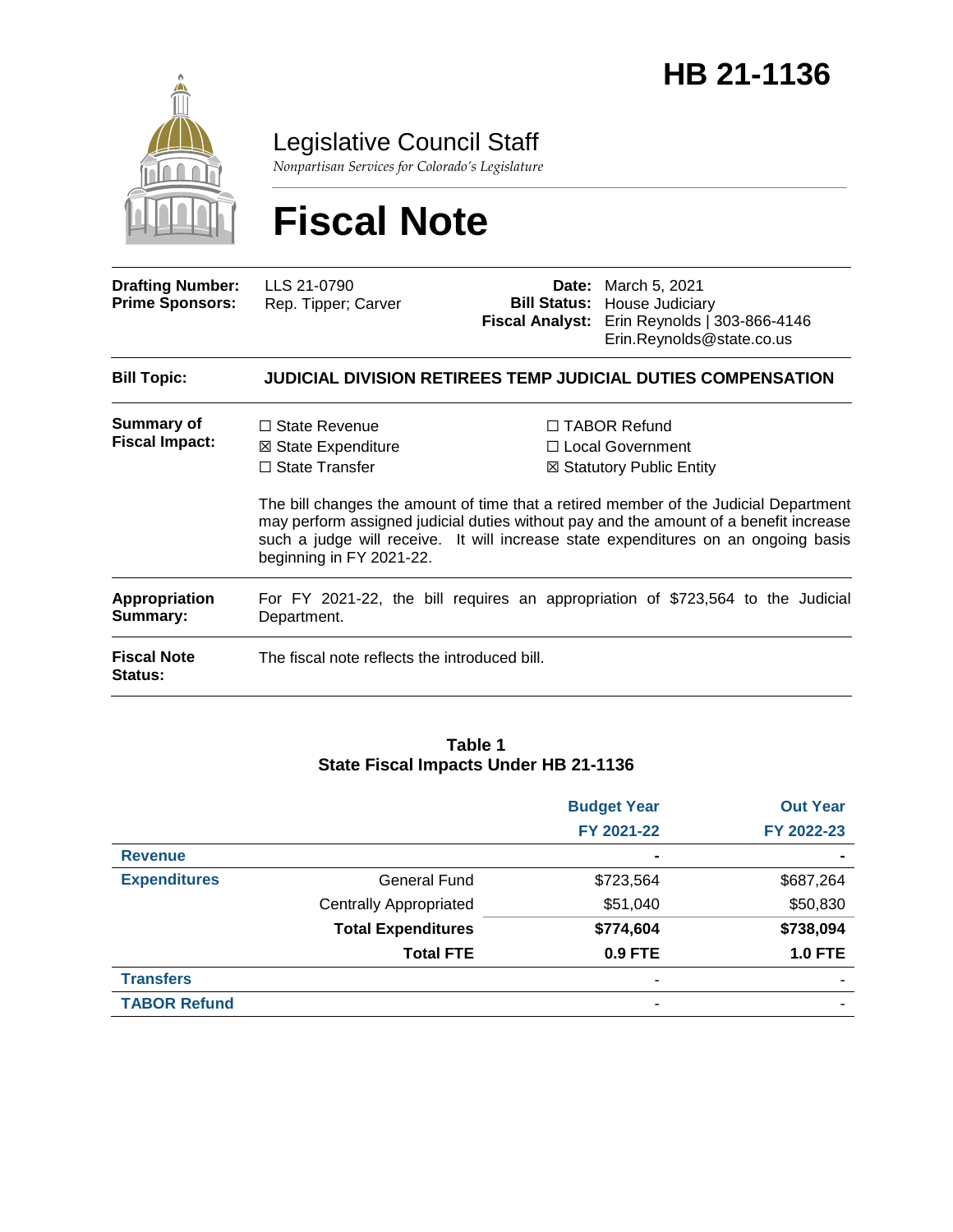# **Summary of Legislation**

The bill adds additional contract periods of 20 and 30 days per year to the amount of time a retired judge may work after retirement. Judges who work for 20 or 30 days per year will receive a benefit increase equal to 6.7 percent and 10 percent, respectively, of the current monthly salary of judges serving in the same position held by the retiree at the time of retirement. The bill also removes the requirement that a judge enter into such an agreement before retirement, or within five years after retirement.

## **State Expenditures**

The bill will increase General Fund expenditures in the Judicial Department by \$774,604 and 0.9 FTE in FY 2021-22 and \$738,094 and 1.0 FTE in FY 2022-23. Costs are shown in Table 2 and detailed below.

| <b>Cost Components</b>                    | FY 2021-22 | FY 2022-23     |
|-------------------------------------------|------------|----------------|
| <b>Department of Law</b>                  |            |                |
| <b>Personal Services</b>                  | \$70,388   | \$76,788       |
| <b>Operating Expenses</b>                 | \$1,350    | \$1,350        |
| <b>Capital Outlay Costs</b>               | \$6,200    |                |
| <b>PERA Reimbursement</b>                 | \$554,400  | \$554,400      |
| Computers                                 | \$45,625   | \$9,125        |
| <b>Travel Reimbursement</b>               | \$45.601   | \$45,601       |
| Centrally Appropriated Costs <sup>1</sup> | \$51,040   | \$50,830       |
| Total                                     | \$774,604  | \$738,094      |
| <b>Total FTE</b>                          | $0.9$ FTE  | <b>1.0 FTE</b> |

### **Table 2 Expenditures Under HB 21-1136**

*<sup>1</sup>Centrally appropriated costs are not included in the bill's appropriation.*

**Judicial Department.** The Senior Judge Program requires 1.0 FTE Courts Program Analyst to administer the program expansion, schedule requests from each judicial district, and manage contracts. First-year costs have been prorated for the General Fund pay date shift.

- **PERA reimbursement.** Assuming that the bill will drive a 37 percent increase in Senior Judge Program participation, this equates to an additional 960 days of benefit reimbursements to PERA at the District Court Judge per day rate of \$577.50.
- **Computers and travel reimbursement.** Additional costs include computers and headsets for an estimated 25 judges initially and 5 per year thereafter, at \$1,825 per set. Travel reimbursement costs are based on actual average costs from the prior fiscal year.